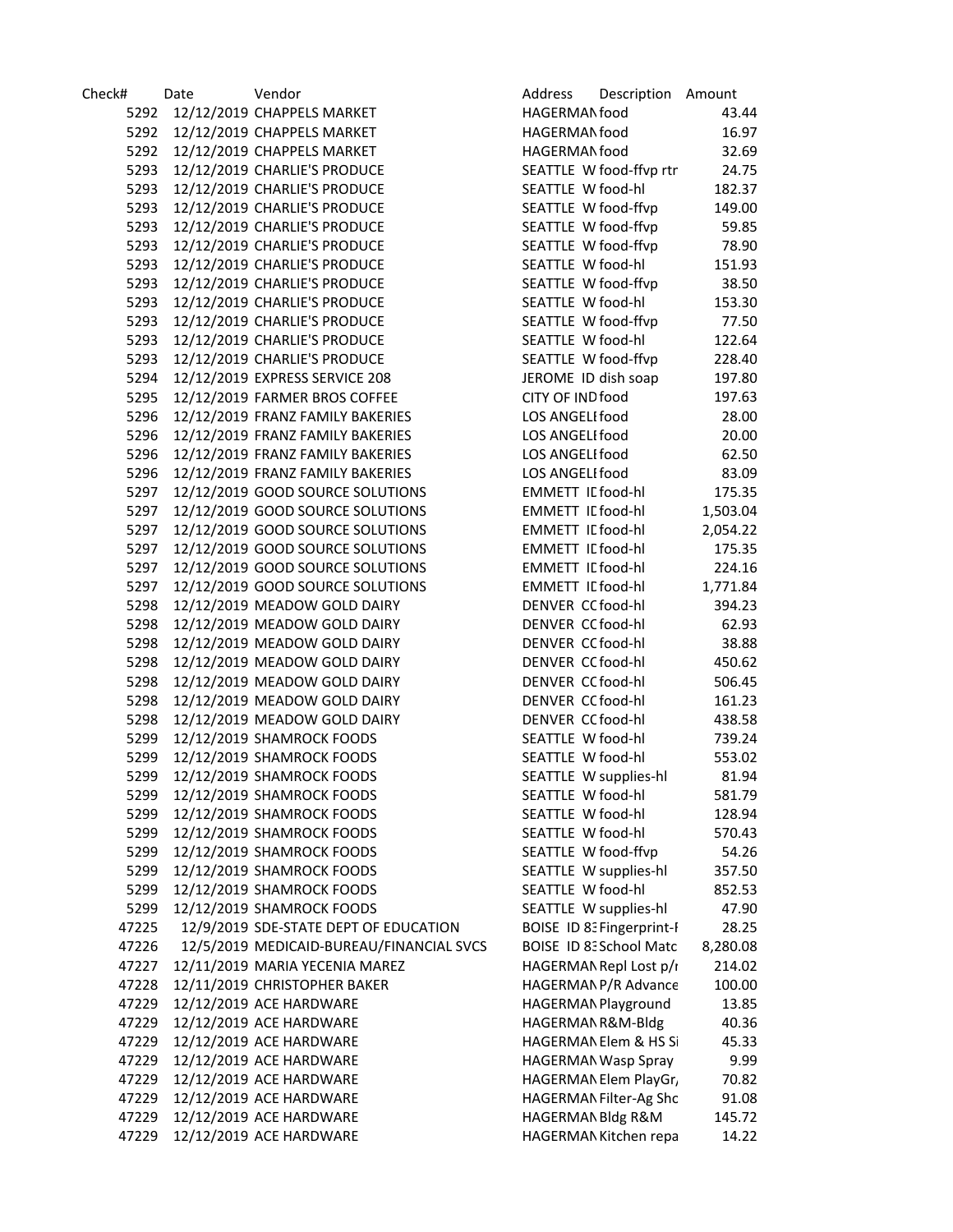47229 12/12/2019 ACE HARDWARE **HAGERMANOLD HAGERMANOLD** Gym key 64.83 A 47229 12/12/2019 ACE HARDWARE HAGERMAN silver-xmas c 136.35 47229 12/12/2019 ACE HARDWARE HAGERMANDupl Keys 2.39 47229 12/12/2019 ACE HARDWARE HAGERMANPropane‐Ma 3.99 47230 12/12/2019 ADVANCED THERAPY CARE MOUNTAIN teletherapy s 2,177.50 47230 12/12/2019 ADVANCED THERAPY CARE MOUNTAIN school aid th 1,312.50 47231 12/12/2019 AHS CONSTRUCTION HAGERMAN Change out v 166.10 47232 12/12/2019 AVID CENTER SAN DIEGO AVID weekly 560.00 47232 12/12/2019 AVID CENTER SAN DIEGO AVID dist ldr 3,750.00 47232 12/12/2019 AVID CENTER SAN DIEGO AVID second 2,500.00 47232 12/12/2019 AVID CENTER SAN DIEGO AVID mbrshp 3,999.00 47233 12/12/2019 TOM BROCK FORMS MONROE L HS‐EPES Lase 250.14 47234 12/12/2019 BRYAN INGRAHAM JEROME ID towel rolls 169.80 47234 12/12/2019 BRYAN INGRAHAM JEROME ID sm gloves 29.90 47234 12/12/2019 BRYAN INGRAHAM JEROME ID xl gloves 29.90 47235 12/12/2019 B S & R DESIGN & SUPPLIES TWIN FALLS6slot cutting 16.30 47235 12/12/2019 B S & R DESIGN & SUPPLIES TWIN FALLS7" granton e 50.90 47235 12/12/2019 B S & R DESIGN & SUPPLIES TWIN FALLSnon stick fry 136.98 47235 12/12/2019 B S & R DESIGN & SUPPLIES TWIN FALLS6.x2 knife gu 10.74 47235 12/12/2019 B S & R DESIGN & SUPPLIES TWIN FALLS6x1 knife gua 15.78 47235 12/12/2019 B S & R DESIGN & SUPPLIES TWIN FALLS8x2 knife gua 11.76 47235 12/12/2019 B S & R DESIGN & SUPPLIES TWIN FALLS8x1.5 knife g 11.28 47235 12/12/2019 B S & R DESIGN & SUPPLIES TWIN FALLS10x2 knife gu 8.24 47236 12/12/2019 C8 TRANSPORTATION LLC HAGERMAN bus-monthly 11,597.31 47236 12/12/2019 C8 TRANSPORTATION LLC HAGERMAN bus-jv b/gbb 222.72 47236 12/12/2019 C8 TRANSPORTATION LLC HAGERMANbus‐gvb to ca 324.29 47236 12/12/2019 C8 TRANSPORTATION LLC HAGERMANbus‐varsity g 152.08 47237 12/12/2019 CHAPPELS MARKET HAGERMAN batteries-gs 9.99 47237 12/12/2019 CHAPPELS MARKET HAGERMAN donuts-fam | 137.25 47237 12/12/2019 CHAPPELS MARKET HAGERMAN food-STEM 17.35 47238 12/12/2019 CITY OF HAGERMAN HAGERMANwater/sewer 161.04 47238 12/12/2019 CITY OF HAGERMAN HAGERMANwater/sewer 147.54 47238 12/12/2019 CITY OF HAGERMAN HAGERMANwater/sewer 152.35 47238 12/12/2019 CITY OF HAGERMAN HAGERMANwater/sewer 153.18 47239 12/12/2019 DEMCO MEDIA MADISON \Literacy-Boo 43.11 47240 12/12/2019 FIRE & ICE QUICK FIX CO. INC JEROME ID freon&servic 90.00 47240 12/12/2019 FIRE & ICE QUICK FIX CO. INC JEROME ID freon&servic 92.00 47241 12/12/2019 FOLLETT SCH SOLUTIONS INC CHICAGO ILLibrary Book 108.97 47241 12/12/2019 FOLLETT SCH SOLUTIONS INC CHICAGO ILLibrary Book 390.65 47242 12/12/2019 GREAT AMERICA FINANCIAL SVCS DALLAS TX copier lease‐ 155.00 47242 12/12/2019 GREAT AMERICA FINANCIAL SVCS DALLAS TX copier lease‐ 155.00 47243 12/12/2019 ID ASSOC SCHOOL ADMIN INC IASA BOISE ID 83IEEW Websit 54.00 47244 12/12/2019 IDAHO POWER COMPANY BOISE ID 8: power-hs 1,275.98 47244 12/12/2019 IDAHO POWER COMPANY BOISE ID 8: power-ag 238.98 47244 12/12/2019 IDAHO POWER COMPANY BOISE ID 8: power-gs 2,481.85 47244 12/12/2019 IDAHO POWER COMPANY BOISE ID 8: power-lites 61.28 47244 12/12/2019 IDAHO POWER COMPANY BOISE ID 83power‐pump 10.28 47244 12/12/2019 IDAHO POWER COMPANY BOISE ID 8: power-gym 442.69 47245 12/12/2019 IT INTEGRATED TECHNOLOGIES TWIN FALLScopier maint 354.05 47246 12/12/2019 MARK KRESS HAGERMAN dist iv supt n 30.40 47246 12/12/2019 MARK KRESS HAGERMAN dist iv supt n 30.40 47246 12/12/2019 MARK KRESS HAGERMAN dist iv supt n 30.40 47246 12/12/2019 MARK KRESS HAGERMAN reading inst 76.00 47247 12/12/2019 NICHOLAS & CO. SALT LAKE C\*\* VOID \*\* 47248 12/12/2019 NORTH CANYON MEDICAL CENTER GOODING IOccupationa 585.00 47249 12/12/2019 NORCO INC. TWIN FALLSmild steel ro 21.10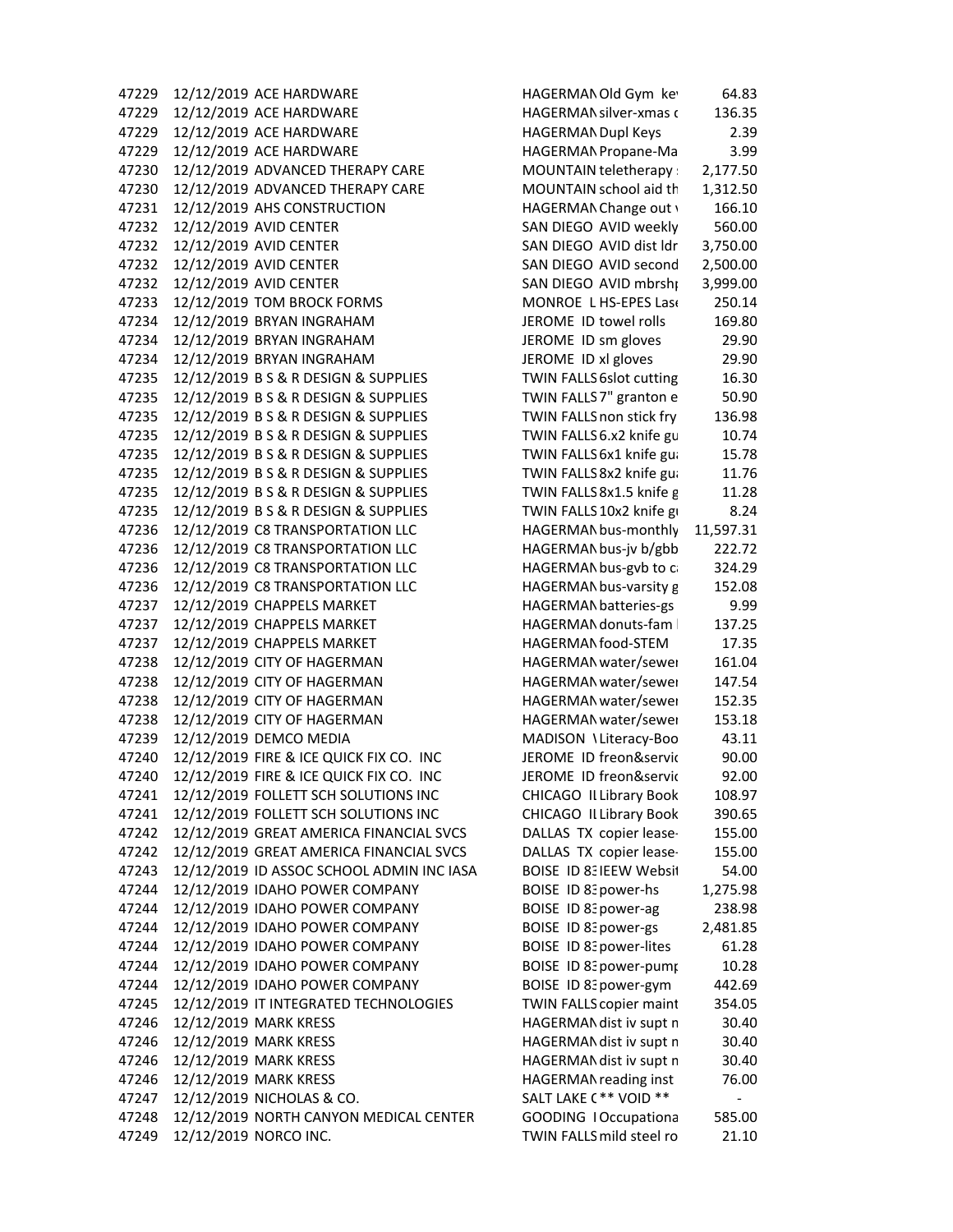47249 12/12/2019 NORCO INC. TWIN FALLSswirl ring/po 123.28 47249 12/12/2019 NORCO INC. TWIN FALLS band saw black a 46.44 47249 12/12/2019 NORCO INC. TWIN FALLS1/4x2 hr flat 36.00 47249 12/12/2019 NORCO INC. TWIN FALLS cylinder rent 5.96 47249 12/12/2019 NORCO INC. TWIN FALLSlate fees 21.30 47249 12/12/2019 NORCO INC. TWIN FALLScylinder rent 5.96 47249 12/12/2019 NORCO INC. TWIN FALLS cylinder rent 5.96 47249 12/12/2019 NORCO INC. TWIN FALLS cylinder rent 5.96 47250 12/12/2019 OFFICE DEPOT CHICAGO II Colored Pape 35.29 47250 12/12/2019 OFFICE DEPOT CHICAGO ILAsst Med Bin 2.57 47250 12/12/2019 OFFICE DEPOT CHICAGO II Asst sm bind 2.60 47250 12/12/2019 OFFICE DEPOT CHICAGO II Labels Envelo 16.35 47250 12/12/2019 OFFICE DEPOT CHICAGO II Post it Notes 3.68 47251 12/12/2019 VICTORIA OWSLEY HAGERMANAVID Caldwe 92.72 47251 12/12/2019 VICTORIA OWSLEY HAGERMAN Camas HS o 42.18 47252 12/12/2019 PACIFIC STEEL TWIN FALLS 2x2x1/8 20' a 37.69 47252 12/12/2019 PACIFIC STEEL TWIN FALLS 1/8x1 1/12x. 203.78 47252 12/12/2019 PACIFIC STEEL TWIN FALLS 1/8x1 cr flat 42.73 47252 12/12/2019 PACIFIC STEEL TWIN FALLS1/4x2 hr flat 36.00 47253 12/12/2019 PRO ACTIVE ADVANTAGE LLC GOODING I behavior ser 289.00 47253 12/12/2019 PRO ACTIVE ADVANTAGE LLC GOODING I behavior ser 2,847.00 47253 12/12/2019 PRO ACTIVE ADVANTAGE LLC GOODING I behavior ser 59.50 47253 12/12/2019 PRO ACTIVE ADVANTAGE LLC GOODING I behavior ser 2,966.00 47253 12/12/2019 PRO ACTIVE ADVANTAGE LLC GOODING I behavior ser 539.75 47253 12/12/2019 PRO ACTIVE ADVANTAGE LLC GOODING I behavior ser 2,742.50 47253 12/12/2019 PRO ACTIVE ADVANTAGE LLC GOODING I behavior ser 3,094.50 47254 12/12/2019 BETTE M REED WENDELL I mil/meal IAS 45.74 47255 12/12/2019 SAFEGUARD BUSINESS SYSTEMS BOISE ID 83 w2 forms&e 85.30 47255 12/12/2019 SAFEGUARD BUSINESS SYSTEMS BOISE ID 831099 forms& 19.91 47256 12/12/2019 SCHOOL SPECIALTY-WI APPLETON 16-16" chair: 1,046.27 47256 12/12/2019 SCHOOL SPECIALTY‐WI APPLETON 8‐18" chairs 586.85 47256 12/12/2019 SCHOOL SPECIALTY‐WI APPLETON 4‐18" Chairs 295.94 47257 12/12/2019 SHARLA WHITTEKIEND WENDELL I CEC conf bo 76.00 47258 12/12/2019 SOUTH CENTRAL DIST HEALTH DEPT TWIN FALLSschool health 600.00 47259 12/12/2019 SPARKLIGHT #121412167 PHOENIX A phone servic 655.87 47259 12/12/2019 SPARKLIGHT #121412167 PHOENIX A internet serv 1,190.42 47260 12/12/2019 DAVID STANDLEY Ph. D. CARMEL C/ psychologica 630.00 47260 12/12/2019 DAVID STANDLEY Ph. D. CARMEL C/ psychologica 1,692.00 47261 12/12/2019 TEACHER SYNERGY LLC CHICAGO II owsley-math 28.00 47261 12/12/2019 TEACHER SYNERGY LLC CHICAGO ILowsley‐math 20.00 47261 12/12/2019 TEACHER SYNERGY LLC CHICAGO ILowsley‐one p 7.50 47261 12/12/2019 TEACHER SYNERGY LLC CHICAGO ILowsley‐7th g 12.00 47262 12/12/2019 TREASURE VALLEY COFFEE INC BOISE ID 83water for mo 9.00 47262 12/12/2019 TREASURE VALLEY COFFEE INC BOISE ID 83water for mo 13.50 47263 12/12/2019 JAMIE TURNER HAGERMANBathroom vi 99.00 47264 12/12/2019 US BANKCORP CARD ‐ DAN KNAPP 6‐United Air 180.00 47264 12/12/2019 US BANKCORP CARD - DAN KNAPP Fuel Elko NV 59.20 47264 12/12/2019 US BANKCORP CARD ‐ DAN KNAPP 2‐United Air 60.00 47264 12/12/2019 US BANKCORP CARD ‐ DAN KNAPP Meals‐Manc 20.77 47264 12/12/2019 US BANKCORP CARD - DAN KNAPP Baymnt Htl F 478.40 47264 12/12/2019 US BANKCORP CARD ‐ DAN KNAPP Sixt‐Van Ren 460.36 47264 12/12/2019 US BANKCORP CARD ‐ DAN KNAPP Meals‐Manc 62.32 47265 12/12/2019 US BANKCORP CARD ‐ J.WADSWORTH amzn:Human 66.00 47265 12/12/2019 US BANKCORP CARD - J.WADSWORTH amzn:Medic 299.00 47265 12/12/2019 US BANKCORP CARD - J.WADSWORTH amzn:Anatol 598.00 47265 12/12/2019 US BANKCORP CARD ‐ J.WADSWORTH amzn:Anatom 29.00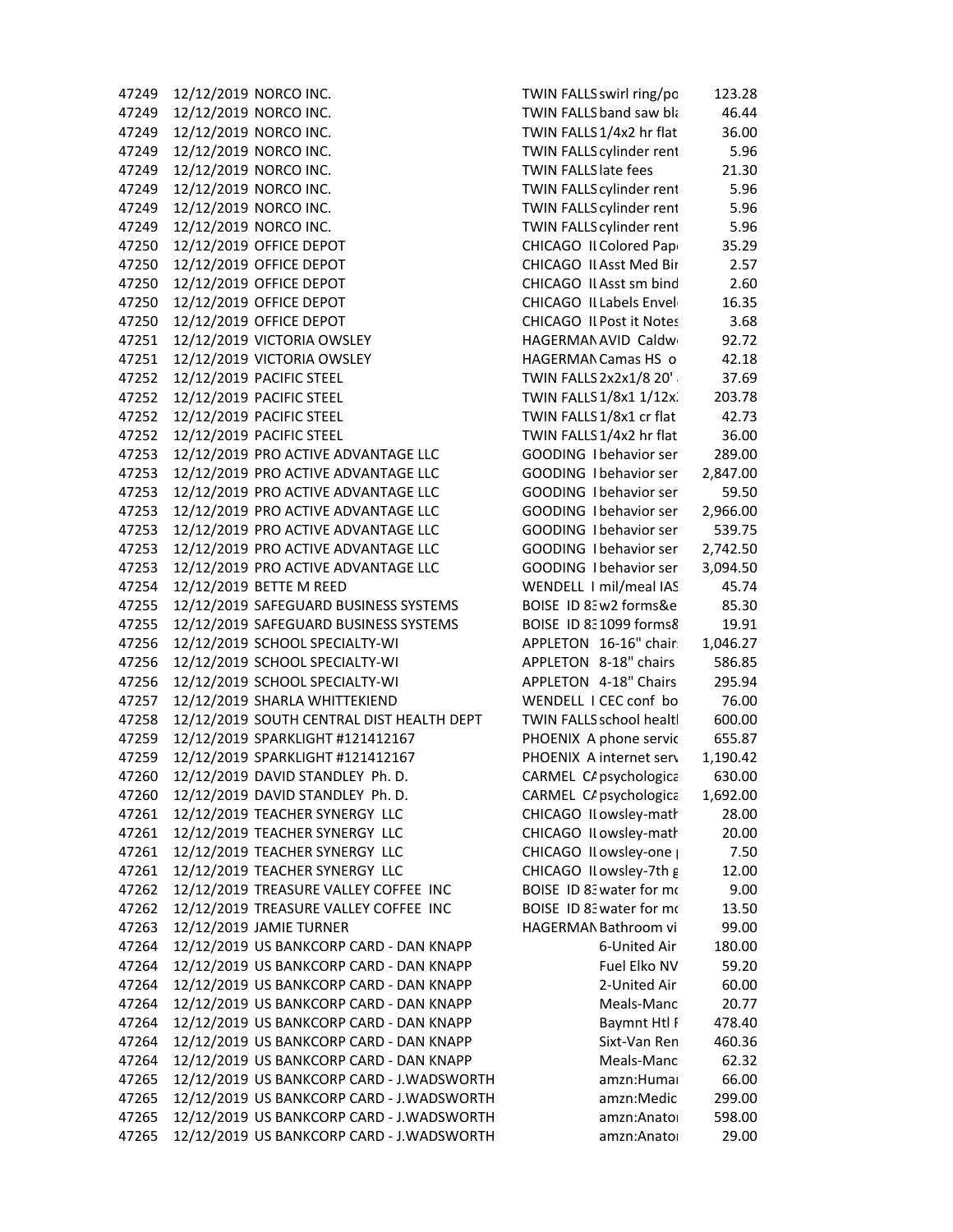| 47265 | 12/12/2019 US BANKCORP CARD - J.WADSWORTH | amzn:colore             | 34.99    |
|-------|-------------------------------------------|-------------------------|----------|
| 47265 | 12/12/2019 US BANKCORP CARD - J.WADSWORTH | amzn:10pk A             | 39.95    |
| 47265 | 12/12/2019 US BANKCORP CARD - J.WADSWORTH | amzn:Skeleta            | 202.25   |
| 47265 | 12/12/2019 US BANKCORP CARD - J.WADSWORTH | amzn:Lifesizo           | 26.00    |
| 47265 | 12/12/2019 US BANKCORP CARD - J.WADSWORTH | amzn:Skin M             | 58.00    |
| 47265 | 12/12/2019 US BANKCORP CARD - J.WADSWORTH | Oasis-Bus Bio           | 88.64    |
| 47265 | 12/12/2019 US BANKCORP CARD - J.WADSWORTH | amzn:Pwr Ho             | 99.99    |
| 47265 | 12/12/2019 US BANKCORP CARD - J.WADSWORTH | <b>BingBanners</b>      | 180.37   |
| 47265 | 12/12/2019 US BANKCORP CARD - J.WADSWORTH | amzn:Popup              | 117.99   |
| 47265 | 12/12/2019 US BANKCORP CARD - J.WADSWORTH | amzn:10-Car             | 118.81   |
| 47265 | 12/12/2019 US BANKCORP CARD - J.WADSWORTH | amzn:2-Pro I            | 338.00   |
| 47265 | 12/12/2019 US BANKCORP CARD - J.WADSWORTH | amzn:Basket             | 344.00   |
| 47265 | 12/12/2019 US BANKCORP CARD - J.WADSWORTH | amzn:2-Pro I            | 358.00   |
| 47265 | 12/12/2019 US BANKCORP CARD - J.WADSWORTH | amzn:Prime              | 179.00   |
| 47265 | 12/12/2019 US BANKCORP CARD - J.WADSWORTH | amzn:Prime              | (179.00) |
| 47266 | 12/12/2019 US BANKCORP CARD - L. COATES   | Food-Family             | 31.93    |
| 47267 | 12/12/2019 US BANKCORP CARD - MATT COTTAM | Envato-Word             | 56.00    |
| 47268 | 12/12/2019 US BANKCORP CARD - MARK KRESS  | amzn:Library            | 347.25   |
| 47268 | 12/12/2019 US BANKCORP CARD - MARK KRESS  | amzn:Library            | 50.36    |
| 47268 | 12/12/2019 US BANKCORP CARD - MARK KRESS  | <b>Printer Cartr</b>    | 47.49    |
| 47268 | 12/12/2019 US BANKCORP CARD - MARK KRESS  | amzn:2-Cisco            | 88.96    |
| 47268 | 12/12/2019 US BANKCORP CARD - MARK KRESS  | amzn:Avery              | 20.99    |
| 47268 | 12/12/2019 US BANKCORP CARD - MARK KRESS  | Papa Kelsey-            | 89.22    |
| 47268 | 12/12/2019 US BANKCORP CARD - MARK KRESS  | laminator ke            | 32.42    |
| 47268 | 12/12/2019 US BANKCORP CARD - MARK KRESS  | amzn:1-Xtug             | 229.99   |
| 47268 | 12/12/2019 US BANKCORP CARD - MARK KRESS  | amzn1-UHPI              | 23.99    |
| 47269 | 12/12/2019 US BANKCORP CARD - M. LEMMON   | Costume Sp-             | 140.00   |
| 47270 | 12/12/2019 US BANKCORP CARD - B.Reed      | FARGO ND amzn:3-8por    | 60.97    |
| 47270 | 12/12/2019 US BANKCORP CARD - B.Reed      | FARGO ND amzn:4-Pow     | 79.52    |
| 47270 | 12/12/2019 US BANKCORP CARD - B.Reed      | FARGO ND Refund-Teac    | (29.99)  |
| 47270 | 12/12/2019 US BANKCORP CARD - B.Reed      | FARGO ND amzn:2-Libra   | 18.94    |
| 47270 | 12/12/2019 US BANKCORP CARD - B.Reed      | FARGO ND amzn:1-Shin    | 17.99    |
| 47270 | 12/12/2019 US BANKCORP CARD - B.Reed      | FARGO ND amzn:1-Shim    | 17.99    |
| 47270 | 12/12/2019 US BANKCORP CARD - B.Reed      | FARGO ND CEC Membe      | 75.00    |
| 47270 | 12/12/2019 US BANKCORP CARD - B.Reed      | FARGO ND CEC Membe      | 100.00   |
| 47270 | 12/12/2019 US BANKCORP CARD - B.Reed      | FARGO ND Best Westrn    | 93.49    |
| 47270 | 12/12/2019 US BANKCORP CARD - B.Reed      | FARGO ND Comfrt Suite   | 94.00    |
| 47270 | 12/12/2019 US BANKCORP CARD - B.Reed      | FARGO ND Simerlys Fan   | 50.00    |
| 47270 | 12/12/2019 US BANKCORP CARD - B.Reed      | FARGO ND AVID-Portlar   | 412.78   |
| 47270 | 12/12/2019 US BANKCORP CARD - B.Reed      | FARGO ND Library Book   | 29.30    |
| 47270 | 12/12/2019 US BANKCORP CARD - B.Reed      | FARGO ND IBEA Fall '19  | 125.93   |
| 47270 | 12/12/2019 US BANKCORP CARD - B.Reed      | FARGO ND amzn:Library   | 575.26   |
| 47270 | 12/12/2019 US BANKCORP CARD - B.Reed      | FARGO ND amzn:2-8por    | 99.94    |
| 47270 | 12/12/2019 US BANKCORP CARD - B.Reed      | FARGO ND amzn:1-16 p    | 49.99    |
| 47271 | 12/12/2019 US BANKCORP CARD - T.EASTERDAY | Meal-Killer B           | 15.28    |
| 47271 | 12/12/2019 US BANKCORP CARD - T.EASTERDAY | Meals-Mama              | 58.00    |
| 47271 | 12/12/2019 US BANKCORP CARD - T.EASTERDAY | <b>Uber Portlan</b>     | 26.64    |
| 47271 | 12/12/2019 US BANKCORP CARD - T.EASTERDAY | Meal-Del Tar            | 11.66    |
| 47271 | 12/12/2019 US BANKCORP CARD - T.EASTERDAY | Fuel fr Boise           | 24.00    |
| 47271 | 12/12/2019 US BANKCORP CARD - T.EASTERDAY | <b>Boise Airpor</b>     | 34.50    |
| 47271 | 12/12/2019 US BANKCORP CARD - T.EASTERDAY | Meal-Red Rc             | 28.87    |
| 47271 | 12/12/2019 US BANKCORP CARD - T.EASTERDAY | Fuel to Boise           | 18.00    |
| 47272 | 12/12/2019 VALLEY WIDE COOP INC           | JEROME ID lp gas-hs \$1 | 959.44   |
| 47272 | 12/12/2019 VALLEY WIDE COOP INC           | JEROME ID lp gas-hs \$1 | 599.62   |
| 47272 | 12/12/2019 VALLEY WIDE COOP INC           | JEROME ID lp gas-hs \$1 | 779.59   |
| 47272 | 12/12/2019 VALLEY WIDE COOP INC           | JEROME ID lp gas-hs \$1 | 719.64   |
|       |                                           |                         |          |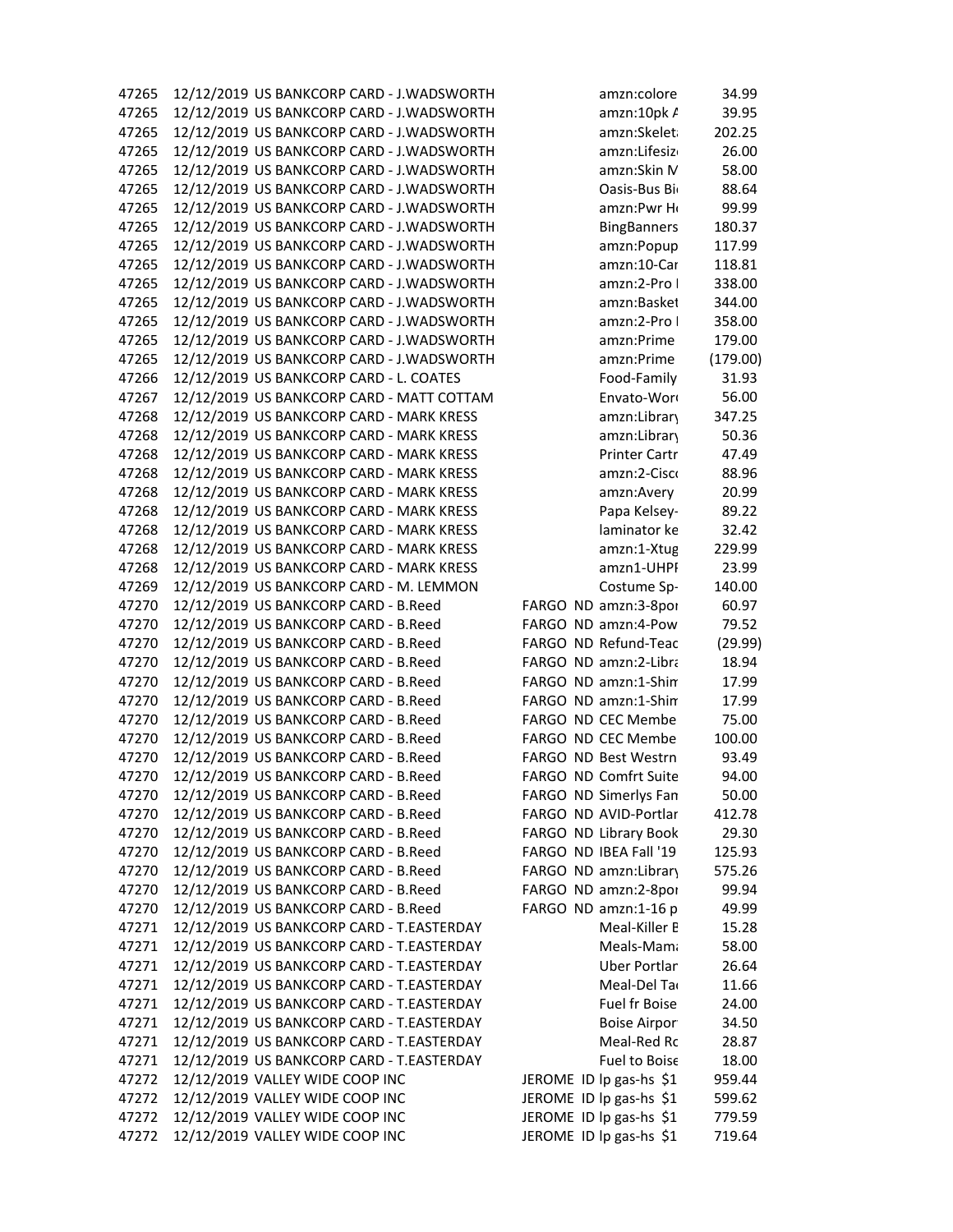47273 12/12/2019 VERIZON WIRELESS DALLAS TX cell phone-w 54.76 47273 12/12/2019 VERIZON WIRELESS DALLAS TX cell phone-k 53.77 47273 12/12/2019 VERIZON WIRELESS DALLAS TX cell phone-k 53.77 47273 12/12/2019 VERIZON WIRELESS DALLAS TX cell phone‐sm 53.77 47273 12/12/2019 VERIZON WIRELESS DALLAS TX cell phone‐co 53.77 47273 12/12/2019 VERIZON WIRELESS DALLAS TX cell phone‐ja 29.02 47274 12/12/2019 WALMART COMMUNITY ATLANTA GFInance Chg· 3.17 47274 12/12/2019 WALMART COMMUNITY **ATLANTA G Buns Chorizc** 66.91 47274 12/12/2019 WALMART COMMUNITY ATLANTA G Hamburger [ 22.79 47274 12/12/2019 WALMART COMMUNITY ATLANTA G4-Basketball: 49.86 47274 12/12/2019 WALMART COMMUNITY ATLANTA G pkg Needles 7.97 47274 12/12/2019 WALMART COMMUNITY ATLANTA G400w Inverte 29.87 47274 12/12/2019 WALMART COMMUNITY ATLANTA G1200w Slim I 9.87 47274 12/12/2019 WALMART COMMUNITY ATLANTA GUtility Heate 23.88 47275 12/12/2019 WAXIE SANITARY SUPPLY LOS ANGELE18" blue core 59.27 47275 12/12/2019 WAXIE SANITARY SUPPLY LOS ANGELEmr clean ma 56.28 47275 12/12/2019 WAXIE SANITARY SUPPLY LOS ANGELEpure rejuven 147.81 47275 12/12/2019 WAXIE SANITARY SUPPLY LOS ANGELEwaxie balanc 187.55 47275 12/12/2019 WAXIE SANITARY SUPPLY LOS ANGELEwaxie select 620.24 47275 12/12/2019 WAXIE SANITARY SUPPLY LOS ANGELEwaxie ultra s 1,839.00 47276 12/12/2019 WCP SOLUTIONS SEATTLE W artec-5 gal d 89.90 47276 12/12/2019 WCP SOLUTIONS SEATTLE W artec-roll to by the set of the set of the second to the set of the s 47277 12/12/2019 WWS WESTERN WASTE SERVICES JEROME ID trash service 278.07 47278 12/12/2019 ZIGGY EXPRESS HAGERMAN BLISS ID 83 Fuel‐Bus 30. 109.18 47278 12/12/2019 ZIGGY EXPRESS HAGERMAN BLISS ID 83 fuel‐ford tru 33.00 47279 12/12/2019 FIRST BOOK WASHINGT(Books-Family 109.55 47280 12/12/2019 AMAZON CAPITAL SERVICES SEATTLE W amzn:150 Ch 22,000.00 47281 12/14/2019 AMAZON CAPITAL SERVICES SEATTLE W amzn:2-USB 27.98 47281 12/14/2019 AMAZON CAPITAL SERVICES SEATTLE W amzn:2‐24pk 493.48 47281 12/14/2019 AMAZON CAPITAL SERVICES SEATTLE W amzn:30‐‐ne 215.70 47281 12/14/2019 AMAZON CAPITAL SERVICES SEATTLE W amzn3‐24po 110.97 47281 12/14/2019 AMAZON CAPITAL SERVICES SEATTLE W amzn‐air rem 17.99 47281 12/14/2019 AMAZON CAPITAL SERVICES SEATTLE W amzn-air ren 14.99 47281 12/14/2019 AMAZON CAPITAL SERVICES SEATTLE W amzn‐rubix c 19.99 47281 12/14/2019 AMAZON CAPITAL SERVICES SEATTLE W amzn:Glitter 20.95 47281 12/14/2019 AMAZON CAPITAL SERVICES SEATTLE W amzn:2‐Lam 94.64 47281 12/14/2019 AMAZON CAPITAL SERVICES SEATTLE W amzn:3-Teth 34.29 47281 12/14/2019 AMAZON CAPITAL SERVICES SEATTLE W amzn:2-Wall 119.98 47281 12/14/2019 AMAZON CAPITAL SERVICES SEATTLE W amzn:2-Addi 10.98 47281 12/14/2019 AMAZON CAPITAL SERVICES SEATTLE W amzn:Brd/Tc 117.08 47281 12/14/2019 AMAZON CAPITAL SERVICES SEATTLE W amzn:Plstc K 20.98 47281 12/14/2019 AMAZON CAPITAL SERVICES SEATTLE W amzn:5‐25' P 110.95 47281 12/14/2019 AMAZON CAPITAL SERVICES SEATTLE W amzn:2-Surg 75.96 47281 12/14/2019 AMAZON CAPITAL SERVICES SEATTLE W amzn:Brd/Tc 120.60 47281 12/14/2019 AMAZON CAPITAL SERVICES SEATTLE W amzn:1 15.6 13.49 47281 12/14/2019 AMAZON CAPITAL SERVICES SEATTLE W amzn:2‐RCA 29.97 47281 12/14/2019 AMAZON CAPITAL SERVICES SEATTLE W amzn:Variou 162.43 47281 12/14/2019 AMAZON CAPITAL SERVICES SEATTLE W amzn:7-Head 279.93 47281 12/14/2019 AMAZON CAPITAL SERVICES SEATTLE W xmas gift car 64.13 47281 12/14/2019 AMAZON CAPITAL SERVICES SEATTLE W xmas gift car 1,410.00 47281 12/14/2019 AMAZON CAPITAL SERVICES SEATTLE W amzn:Prntr C 73.19 47282 12/15/2019 NICHOLAS & CO. SALT LAKE CFood‐soy sau 71.45 47309 12/19/2019 FIRE & ICE QUICK FIX CO. INC JEROME ID DnPmt‐Com 2,500.00 47310 12/20/2019 AMERICAN FIDELITY CO ‐ HSA Am Fidelity ‐ 8.43 47310 12/20/2019 AMERICAN FIDELITY CO ‐ HSA Am Fidelity ‐ 60.35 47310 12/20/2019 AMERICAN FIDELITY CO ‐ HSA Am Fidelity ‐ 24.96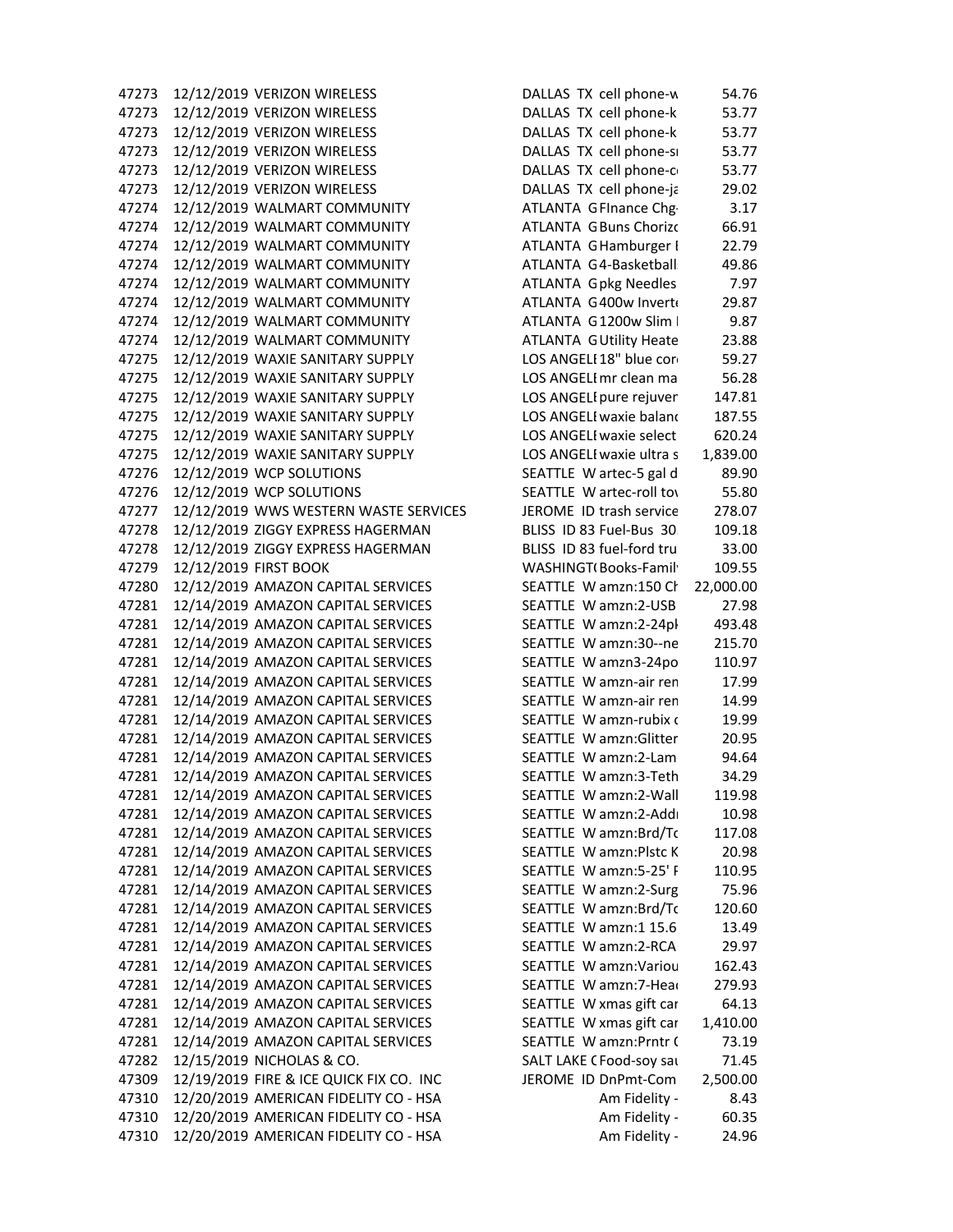| 47310 | 12/20/2019 AMERICAN FIDELITY CO - HSA | Am Fidelity -            | 120.70   |
|-------|---------------------------------------|--------------------------|----------|
| 47310 | 12/20/2019 AMERICAN FIDELITY CO - HSA | Am Fidelity -            | 233.73   |
| 47310 | 12/20/2019 AMERICAN FIDELITY CO - HSA | Am Fidelity -            | 15.95    |
| 47310 | 12/20/2019 AMERICAN FIDELITY CO - HSA | Am Fidelity -            | 181.05   |
| 47310 | 12/20/2019 AMERICAN FIDELITY CO - HSA | Am Fidelity -            | 199.73   |
| 47311 | 12/20/2019 BLUE CROSS OF IDAHO        | BOISE ID 8: Blue Cross - | 732.67   |
| 47311 | 12/20/2019 BLUE CROSS OF IDAHO        | BOISE ID 8: Blue Cross - | 350.41   |
| 47311 | 12/20/2019 BLUE CROSS OF IDAHO        | BOISE ID 8: Blue Cross - | 570.16   |
| 47311 | 12/20/2019 BLUE CROSS OF IDAHO        | BOISE ID 8: Blue Cross - | 824.03   |
| 47311 | 12/20/2019 BLUE CROSS OF IDAHO        | BOISE ID 8: Blue Cross - | 470.85   |
| 47311 | 12/20/2019 BLUE CROSS OF IDAHO        | BOISE ID 8: Blue Cross - | 1,149.09 |
| 47311 | 12/20/2019 BLUE CROSS OF IDAHO        | BOISE ID 8: Blue Cross - | 1,732.31 |
| 47311 | 12/20/2019 BLUE CROSS OF IDAHO        | BOISE ID 8: Blue Cross - | 68.24    |
| 47311 | 12/20/2019 BLUE CROSS OF IDAHO        | BOISE ID 8: Blue Cross - | 2,934.49 |
| 47311 | 12/20/2019 BLUE CROSS OF IDAHO        | BOISE ID 8: Blue Cross - | 6.86     |
| 47311 | 12/20/2019 BLUE CROSS OF IDAHO        | BOISE ID 8: Blue Cross - | 581.11   |
| 47311 | 12/20/2019 BLUE CROSS OF IDAHO        | BOISE ID 8: Blue Cross - | 45.26    |
| 47311 | 12/20/2019 BLUE CROSS OF IDAHO        | BOISE ID 8: Blue Cross - | 1,086.91 |
| 47311 | 12/20/2019 BLUE CROSS OF IDAHO        | BOISE ID 8: Blue Cross - | 22.30    |
| 47311 | 12/20/2019 BLUE CROSS OF IDAHO        | BOISE ID 8: Blue Cross - | 1,153.50 |
| 47311 | 12/20/2019 BLUE CROSS OF IDAHO        | BOISE ID 8: Blue Cross - | 5,213.30 |
| 47311 | 12/20/2019 BLUE CROSS OF IDAHO        | BOISE ID 8: Blue Cross - | 63.69    |
| 47311 | 12/20/2019 BLUE CROSS OF IDAHO        | BOISE ID 8: Blue Cross - | 127.41   |
| 47311 | 12/20/2019 BLUE CROSS OF IDAHO        | BOISE ID 8: Blue Cross - | 63.71    |
| 47311 | 12/20/2019 BLUE CROSS OF IDAHO        | BOISE ID 8: Blue Cross - | 302.65   |
| 47311 | 12/20/2019 BLUE CROSS OF IDAHO        | BOISE ID 8: Blue Cross - | 106.80   |
| 47312 | 12/20/2019 HJSD - IRS                 | IRS-Fica - 12.           | 15.99    |
| 47312 | 12/20/2019 HJSD - IRS                 | IRS-Medicaro             | 122.42   |
| 47312 | 12/20/2019 HJSD - IRS                 | IRS-Medicaro             | 7.47     |
| 47312 | 12/20/2019 HJSD - IRS                 | IRS-Fica - 12.           | 18.08    |
| 47312 | 12/20/2019 HJSD - IRS                 | IRS-Fica - 12.           | 102.36   |
| 47312 | 12/20/2019 HJSD - IRS                 | FICA - 12201             | 15.60    |
| 47312 | 12/20/2019 HJSD - IRS                 | IRS-Fica - 12.           | 3,562.75 |
| 47312 | 12/20/2019 HJSD - IRS                 | IRS-Fica - 12.           | 2,519.56 |
| 47312 | 12/20/2019 HJSD - IRS                 | IRS-Fica - 12.           | 329.33   |
| 47312 | 12/20/2019 HJSD - IRS                 | IRS-Fica - 12.           | 123.67   |
| 47312 | 12/20/2019 HJSD - IRS                 | IRS-Fica - 12.           | 539.81   |
| 47312 | 12/20/2019 HJSD - IRS                 | IRS-Fica - 12.           | 607.72   |
| 47312 | 12/20/2019 HJSD - IRS                 | IRS-Fica - 12.           | 261.93   |
| 47312 | 12/20/2019 HJSD - IRS                 | IRS-Fica - 12.           | 260.04   |
| 47312 | 12/20/2019 HJSD - IRS                 | IRS-Fica - 12.           | 87.27    |
| 47312 | 12/20/2019 HJSD - IRS                 | IRS-Fica - 12.           | 278.62   |
| 47312 | 12/20/2019 HJSD - IRS                 | IRS - Medica             | 31.87    |
|       | 12/20/2019 HJSD - IRS                 | IRS-Fica - 12.           |          |
| 47312 | 12/20/2019 HJSD - IRS                 |                          | 65.41    |
| 47312 |                                       | IRS-Fica - 12.           | 485.20   |
| 47312 | 12/20/2019 HJSD - IRS                 | IRS-Fica - 12.           | 789.08   |
| 47312 | 12/20/2019 HJSD - IRS                 | IRS-Fica - 12.           | 239.25   |
| 47312 | 12/20/2019 HJSD - IRS                 | IRS-Fica - 12.           | 98.08    |
| 47312 | 12/20/2019 HJSD - IRS                 | IRS-Fica - 12.           | 204.55   |
| 47312 | 12/20/2019 HJSD - IRS                 | IRS-Fica - 12.           | 266.06   |
| 47312 | 12/20/2019 HJSD - IRS                 | IRS-Fica - 12.           | 22.67    |
| 47312 | 12/20/2019 HJSD - IRS                 | IRS-Fica - 12.           | 38.39    |
| 47312 | 12/20/2019 HJSD - IRS                 | IRS-Fica - 12.           | 284.41   |
| 47312 | 12/20/2019 HJSD - IRS                 | IRS-Fica - 12.           | 1.04     |
| 47312 | 12/20/2019 HJSD - IRS                 | IRS-Fica - 12.           | 17.82    |
| 47312 | 12/20/2019 HJSD - IRS                 | IRS-Fica - 12.           | 276.12   |

|             | Am Fidelity -      | 120.70   |
|-------------|--------------------|----------|
|             | Am Fidelity -      | 233.73   |
|             | Am Fidelity -      | 15.95    |
|             | Am Fidelity -      | 181.05   |
|             | Am Fidelity -      | 199.73   |
| )ISE        | ID 8: Blue Cross - | 732.67   |
| )ISE        | ID 8: Blue Cross - | 350.41   |
| )ISE        | ID 8: Blue Cross - | 570.16   |
| )ISE        | ID 8: Blue Cross - | 824.03   |
| )ISE        | ID 8: Blue Cross - | 470.85   |
| )ISE        | ID 8: Blue Cross - | 1,149.09 |
| <b>JISE</b> | ID 8: Blue Cross - | 1,732.31 |
| )ISE        | ID 8: Blue Cross - | 68.24    |
| )ISE        | ID 8: Blue Cross - | 2,934.49 |
| )ISE        | ID 8: Blue Cross - | 6.86     |
| )ISE        | ID 8: Blue Cross - | 581.11   |
| )ISE        | ID 8: Blue Cross - | 45.26    |
| )ISE        | ID 8: Blue Cross - | 1,086.91 |
| )ISE        | ID 8: Blue Cross - | 22.30    |
| )ISE        | ID 8: Blue Cross - | 1,153.50 |
| )ISE        | ID 8: Blue Cross - | 5,213.30 |
| )ISE        | ID 8: Blue Cross - | 63.69    |
| )ISE        | ID 8: Blue Cross - | 127.41   |
| )ISE        | ID 8: Blue Cross - | 63.71    |
| )ISE        | ID 8: Blue Cross - | 302.65   |
| )ISE        | ID 8: Blue Cross - | 106.80   |
|             | IRS-Fica - 12.     | 15.99    |
|             | IRS-Medicar        | 122.42   |
|             | IRS-Medicar        | 7.47     |
|             | IRS-Fica - 12.     | 18.08    |
|             | IRS-Fica - 12.     | 102.36   |
|             | FICA - 12201       | 15.60    |
|             | IRS-Fica - 12.     | 3,562.75 |
|             | IRS-Fica - 12.     | 2,519.56 |
|             | IRS-Fica - 12.     | 329.33   |
|             | IRS-Fica - 12.     | 123.67   |
|             | IRS-Fica - 12.     | 539.81   |
|             | IRS-Fica - 12.     | 607.72   |
|             | IRS-Fica - 12.     | 261.93   |
|             | IRS-Fica - 12.     | 260.04   |
|             | IRS-Fica - 12.     | 87.27    |
|             | IRS-Fica - 12.     | 278.62   |
|             | IRS - Medica       | 31.87    |
|             | IRS-Fica - 12.     | 65.41    |
|             | IRS-Fica - 12.     | 485.20   |
|             | IRS-Fica - 12.     | 789.08   |
|             | IRS-Fica - 12.     | 239.25   |
|             | IRS-Fica - 12.     | 98.08    |
|             | IRS-Fica - 12.     | 204.55   |
|             | IRS-Fica - 12.     | 266.06   |
|             | IRS-Fica - 12.     | 22.67    |
|             | IRS-Fica - 12.     | 38.39    |
|             | IRS-Fica - 12.     | 284.41   |
|             | IRS-Fica - 12.     | 1.04     |
|             | IRS-Fica - 12.     | 17.82    |
|             | IRS-Fica - 12.     | 276.12   |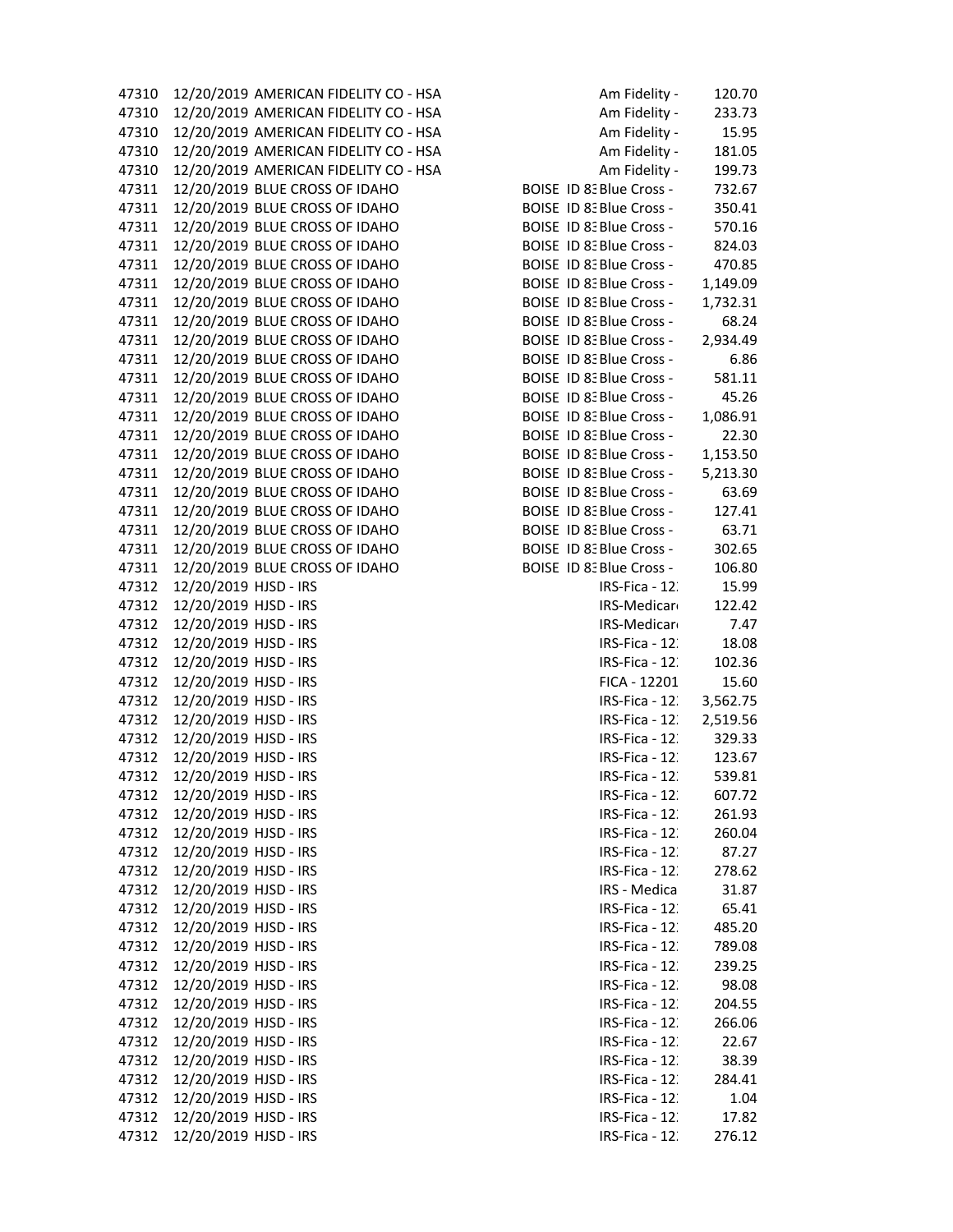| 47312          | 12/20/2019 HJSD - IRS                              | IRS-Fica - 12                |
|----------------|----------------------------------------------------|------------------------------|
| 47313          | 12/20/2019 HJSD - PERSI                            | PERSI-Retire                 |
| 47313          | 12/20/2019 HJSD - PERSI                            | <b>PERSI-Sick L</b>          |
| 47313          | 12/20/2019 HJSD - PERSI                            | PERSI-Sick L                 |
| 47313          | 12/20/2019 HJSD - PERSI                            | PERSI-Sick L                 |
| 47313          | 12/20/2019 HJSD - PERSI                            | PERSI-Sick L                 |
| 47313          | 12/20/2019 HJSD - PERSI                            | PERSI-Sick L                 |
| 47313          | 12/20/2019 HJSD - PERSI                            | PERSI-Sick L                 |
| 47313          | 12/20/2019 HJSD - PERSI                            | PERSI-Sick L                 |
| 47313          | 12/20/2019 HJSD - PERSI                            | PERSI-Sick L                 |
| 47313          | 12/20/2019 HJSD - PERSI                            | Persi - Sick I               |
| 47313          | 12/20/2019 HJSD - PERSI                            | PERSI-Sick L                 |
| 47313          | 12/20/2019 HJSD - PERSI                            | PERSI-Sick L                 |
| 47313          | 12/20/2019 HJSD - PERSI                            | PERSI-Sick L                 |
| 47313          | 12/20/2019 HJSD - PERSI                            | PERSI-Sick L                 |
| 47313          | 12/20/2019 HJSD - PERSI                            | PERSI-Sick L                 |
| 47313          | 12/20/2019 HJSD - PERSI                            | PERSI-Sick L                 |
| 47313          | 12/20/2019 HJSD - PERSI                            | PERSI-Sick L                 |
| 47313          | 12/20/2019 HJSD - PERSI                            | PERSI-Sick L                 |
| 47313          | 12/20/2019 HJSD - PERSI                            | PERSI-Sick L                 |
|                |                                                    |                              |
| 47313<br>47313 | 12/20/2019 HJSD - PERSI                            | PERSI-Sick L<br>PERSI-Sick L |
|                | 12/20/2019 HJSD - PERSI                            |                              |
| 47313<br>47313 | 12/20/2019 HJSD - PERSI<br>12/20/2019 HJSD - PERSI | PERSI-Sick L<br>PERSI-Sick L |
|                |                                                    |                              |
| 47313<br>47313 | 12/20/2019 HJSD - PERSI<br>12/20/2019 HJSD - PERSI | PERSI-Sick L<br>PERSI-Sick L |
| 47313          | 12/20/2019 HJSD - PERSI                            | PERSI-Sick L                 |
| 47313          | 12/20/2019 HJSD - PERSI                            | PERSI-Sick L                 |
| 47313          | 12/20/2019 HJSD - PERSI                            | PERSI-Sick L                 |
| 47313          | 12/20/2019 HJSD - PERSI                            | PERSI-Sick L                 |
| 47313          | 12/20/2019 HJSD - PERSI                            | PERSI-Sick L                 |
| 47313          | 12/20/2019 HJSD - PERSI                            | PERSI-Sick L                 |
| 47313          | 12/20/2019 HJSD - PERSI                            | PERSI-Retire                 |
| 47313          | 12/20/2019 HJSD - PERSI                            | PERSI-Retire                 |
| 47313          | 12/20/2019 HJSD - PERSI                            | PERSI-Retire                 |
| 47313          | 12/20/2019 HJSD - PERSI                            | PERSI-Retire                 |
|                | 47313 12/20/2019 HJSD - PERSI                      |                              |
|                | 12/20/2019 HJSD - PERSI                            | PERSI-Retire<br>PERSI-Retire |
| 47313<br>47313 | 12/20/2019 HJSD - PERSI                            | PERSI-Retire                 |
| 47313          | 12/20/2019 HJSD - PERSI                            | PERSI-Retire                 |
| 47313          | 12/20/2019 HJSD - PERSI                            | Persi - Retir                |
| 47313          | 12/20/2019 HJSD - PERSI                            | PERSI-Retire                 |
|                | 12/20/2019 HJSD - PERSI                            | PERSI-Retire                 |
| 47313          |                                                    |                              |
| 47313          | 12/20/2019 HJSD - PERSI<br>12/20/2019 HJSD - PERSI | PERSI-Retire<br>PERSI-Retire |
| 47313          | 12/20/2019 HJSD - PERSI                            | PERSI-Retire                 |
| 47313          | 12/20/2019 HJSD - PERSI                            | PERSI-Retire                 |
| 47313          |                                                    |                              |
| 47313<br>47313 | 12/20/2019 HJSD - PERSI<br>12/20/2019 HJSD - PERSI | PERSI-Retire<br>PERSI-Retire |
|                | 12/20/2019 HJSD - PERSI                            | PERSI-Retire                 |
| 47313          | 12/20/2019 HJSD - PERSI                            |                              |
| 47313          |                                                    | PERSI-Retire                 |
| 47313          | 12/20/2019 HJSD - PERSI                            | PERSI-Retire                 |
| 47313          | 12/20/2019 HJSD - PERSI<br>12/20/2019 HJSD - PERSI | PERSI-Retire<br>PERSI-Retire |
| 47313          | 12/20/2019 HJSD - PERSI                            |                              |
| 47313<br>47313 |                                                    | PERSI-Retire<br>PERSI-Retire |
|                | 12/20/2019 HJSD - PERSI                            |                              |

| IRS-Fica - 12.      | 42.70    |
|---------------------|----------|
| <b>PERSI-Retire</b> | 3,996.31 |
| PERSI-Sick Le       | 28.85    |
| PERSI-Sick Le       | 39.94    |
| PERSI-Sick Le       | 1.31     |
| PERSI-Sick Le       | 15.52    |
| PERSI-Sick Le       | 19.07    |
| PERSI-Sick Le       | 4.83     |
| PERSI-Sick Le       | 39.04    |
| PERSI-Sick Le       | 47.50    |
| Persi - Sick L      | 2.42     |
| PERSI-Sick Le       | 15.95    |
| PERSI-Sick Le       | 2.82     |
| PERSI-Sick Le       | 2.90     |
| PERSI-Sick Le       | 6.84     |
| PERSI-Sick Le       | 41.87    |
| PERSI-Sick Le       |          |
|                     | 2.77     |
| PERSI-Sick Le       | 40.55    |
| PERSI-Sick Le       | 5.92     |
| PERSI-Sick Le       | 3.47     |
| PERSI-Sick Le       | 40.87    |
| PERSI-Sick Le       | 31.37    |
| PERSI-Sick Le       | 16.92    |
| PERSI-Sick Le       | 129.42   |
| PERSI-Sick Le       | 85.51    |
| PERSI-Sick Le       | 10.19    |
| PERSI-Sick Le       | 99.71    |
| PERSI-Sick Le       | 11.10    |
| PERSI-Sick Le       | 51.04    |
| PERSI-Sick Le       | 89.01    |
| PERSI-Sick Le       | 549.64   |
| PERSI-Sick Le       | 388.25   |
| <b>PERSI-Retire</b> | 296.82   |
| <b>PERSI-Retire</b> | 411.10   |
| <b>PERSI-Retire</b> | 13.47    |
| <b>PERSI-Retire</b> | 159.75   |
| <b>PERSI-Retire</b> | 196.44   |
| <b>PERSI-Retire</b> | 49.75    |
| <b>PERSI-Retire</b> | 401.79   |
| <b>PERSI-Retire</b> | 488.98   |
| Persi - Retire      | 24.87    |
| <b>PERSI-Retire</b> | 164.18   |
| <b>PERSI-Retire</b> | 28.98    |
| <b>PERSI-Retire</b> | 29.82    |
| <b>PERSI-Retire</b> | 70.40    |
| <b>PERSI-Retire</b> | 430.96   |
| <b>PERSI-Retire</b> | 28.50    |
| <b>PERSI-Retire</b> | 417.50   |
| PERSI-Retire        | 60.97    |
| PERSI-Retire        | 35.73    |
| PERSI-Retire        | 420.62   |
| PERSI-Retire        | 322.89   |
| PERSI-Retire        | 174.12   |
| PERSI-Retire        | 1,332.10 |
| <b>PERSI-Retire</b> | 880.22   |
| <b>PERSI-Retire</b> | 104.90   |
|                     |          |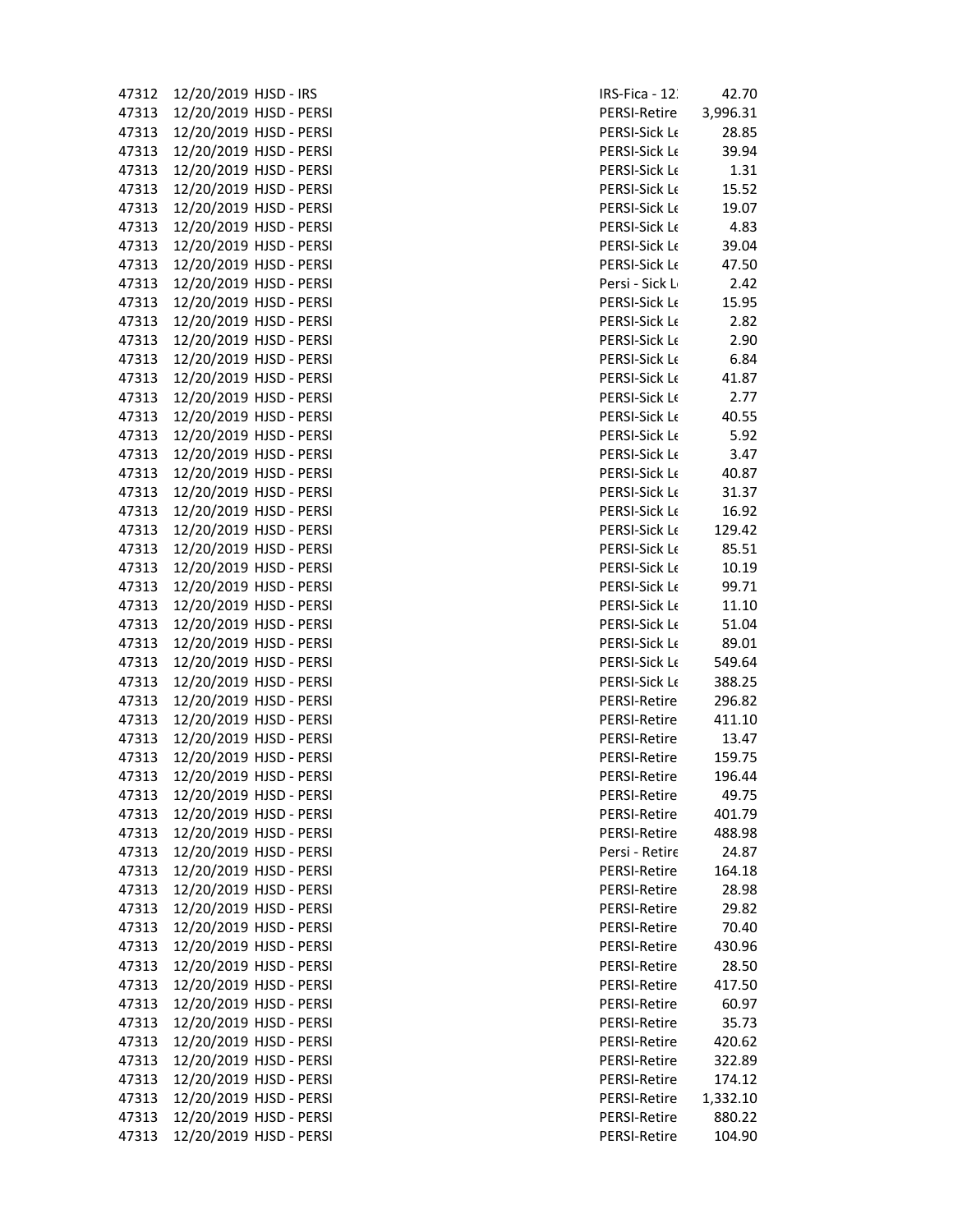| 47313     |      | 12/20/2019 HJSD - PERSI                 |                 | PERSI-Retire            | 1,026.46 |     |       |
|-----------|------|-----------------------------------------|-----------------|-------------------------|----------|-----|-------|
| 47313     |      | 12/20/2019 HJSD - PERSI                 |                 | PERSI-Retire            | 114.30   |     |       |
| 47313     |      | 12/20/2019 HJSD - PERSI                 |                 | PERSI-Retire            | 525.32   |     |       |
| 47313     |      | 12/20/2019 HJSD - PERSI                 |                 | PERSI-Retire            | 916.14   |     |       |
| 47313     |      | 12/20/2019 HJSD - PERSI                 |                 | PERSI-Retire            | 5,657.55 |     |       |
| 47313     |      | 12/20/2019 HJSD - PERSI                 |                 | Adj-Persi               | 0.01     |     |       |
| 47314     |      | 12/20/2019 STANDARD INSURANCE CO.       |                 | PORTLAND Standard-Life  | 1.99     |     |       |
| 47314     |      | 12/20/2019 STANDARD INSURANCE CO.       |                 | PORTLAND Standard-Lift  | 5.30     |     |       |
| 47314     |      | 12/20/2019 STANDARD INSURANCE CO.       |                 | PORTLAND Standard-Lift  | 0.06     |     |       |
| 47314     |      | 12/20/2019 STANDARD INSURANCE CO.       |                 | PORTLAND Standard Life  | 0.76     |     |       |
| 47314     |      | 12/20/2019 STANDARD INSURANCE CO.       |                 | PORTLAND Standard-Lift  | 4.14     |     |       |
| 47314     |      | 12/20/2019 STANDARD INSURANCE CO.       |                 | PORTLAND Standard Life  | 0.28     |     |       |
| 47314     |      | 12/20/2019 STANDARD INSURANCE CO.       |                 | PORTLAND Standard-Life  | 6.92     |     |       |
| 47314     |      | 12/20/2019 STANDARD INSURANCE CO.       |                 | PORTLAND Standard Life  | 0.14     |     |       |
| 47314     |      | 12/20/2019 STANDARD INSURANCE CO.       |                 | PORTLAND Standard-Life  | 0.83     |     |       |
| 47314     |      | 12/20/2019 STANDARD INSURANCE CO.       |                 | PORTLAND Standard Life  | 4.00     |     |       |
| 47314     |      | 12/20/2019 STANDARD INSURANCE CO.       |                 | PORTLAND Standard-Life  | 0.40     |     |       |
| 47314     |      | 12/20/2019 STANDARD INSURANCE CO.       |                 | PORTLAND Standard-Life  | 8.06     |     |       |
| 47314     |      | 12/20/2019 STANDARD INSURANCE CO.       |                 | PORTLAND Standard-Life  | 0.80     |     |       |
| 47314     |      | 12/20/2019 STANDARD INSURANCE CO.       |                 | PORTLAND Standard-Life  | 0.40     |     |       |
|           |      | 47314 12/20/2019 STANDARD INSURANCE CO. |                 | PORTLAND Standard-Life  | 5.50     |     |       |
|           |      | 47314 12/20/2019 STANDARD INSURANCE CO. |                 | PORTLAND Standard-Life  | 1.02     |     |       |
|           |      | 47314 12/20/2019 STANDARD INSURANCE CO. |                 | PORTLAND Standard-Life  | 2.42     |     |       |
|           |      | 47314 12/20/2019 STANDARD INSURANCE CO. |                 | PORTLAND Standard-Life  | 14.35    |     |       |
|           |      | 47314 12/20/2019 STANDARD INSURANCE CO. |                 | PORTLAND Standard-Life  | 3.58     |     |       |
|           |      | 47314 12/20/2019 STANDARD INSURANCE CO. |                 | PORTLAND Standard-Life  | 0.53     |     |       |
|           |      | 47314 12/20/2019 STANDARD INSURANCE CO. |                 | PORTLAND Standard-Life  | 6.50     |     |       |
|           |      | 47314 12/20/2019 STANDARD INSURANCE CO. |                 | PORTLAND Standard-Life  | 2.00     |     |       |
| 47314     |      | 12/20/2019 STANDARD INSURANCE CO.       |                 | PORTLAND Standard-Life  | 2.96     |     |       |
| 47314     |      | 12/20/2019 STANDARD INSURANCE CO.       |                 | PORTLAND Standard-Life  | 7.21     |     |       |
| 47314     |      | 12/20/2019 STANDARD INSURANCE CO.       |                 | PORTLAND Standard-Life  | 36.56    |     |       |
| 47314     |      | 12/20/2019 STANDARD INSURANCE CO.       |                 | PORTLAND Standard-Life  | 31.29    |     |       |
| 191201    |      | 12/11/2019 SALES TAX COMMISSION         |                 | BOISE ID 8 HL Sales Tax | 58.39    |     |       |
| 191201    |      | 12/11/2019 SALES TAX COMMISSION         |                 | BOISE ID 8 HS Sales Tax | 90.46    |     |       |
| Check#    | Date | Name                                    | GrossPay        | City                    | State    | Zip |       |
| drct-dpst |      | 12/20/2019 ADAMS LYNDI K                |                 | 100.43 JEROME           | ID       |     | 83338 |
| drct-dpst |      | 12/20/2019 ARRIAGA LYNN                 |                 | 4,297.90 HAGERMAN ID    |          |     | 83332 |
| drct-dpst |      | 12/20/2019 BROCK LINDA D                |                 | 162.50 HAGERMAN ID      |          |     | 83332 |
| drct-dpst |      | 12/20/2019 BROOKS SAMANTHA J            |                 | 3,697.91 HAGERMAN ID    |          |     | 83332 |
| drct-dpst |      | 12/20/2019 CHAPMAN TERESA L             |                 | 4,208.33 HAGERMAN ID    |          |     | 83332 |
| drct-dpst |      | 12/20/2019 CHRISTIAN MARIANNE G         |                 | 4,502.75 HAGERMAN ID    |          |     | 83332 |
| drct-dpst |      | 12/20/2019 COATES LUANNE                |                 | 1,646.87 HAGERMAN ID    |          |     | 83332 |
| drct-dpst |      | 12/20/2019 CORBRIDGE ARLYNDA R          |                 | 879.12 HAGERMAN ID      |          |     | 83332 |
| drct-dpst |      | 12/20/2019 CORNETT ERIKA M              |                 | 687.50 HAGERMAN ID      |          |     | 83332 |
| drct-dpst |      | 12/20/2019 COTTAM MATTHEW S             |                 | 6,648.57 HAGERMAN ID    |          |     | 83332 |
| drct-dpst |      | 12/20/2019 DAARUD SHERMA K              |                 | 5,031.91 TWIN FALLS ID  |          |     | 83301 |
| drct-dpst |      | 12/20/2019 DAVIS ELAINE                 |                 | 1,914.62 HAGERMAN ID    |          |     | 83332 |
| drct-dpst |      | 12/20/2019 EASTERDAY TROY W             | 6,136.08 JEROME |                         | ID       |     | 83338 |
| drct-dpst |      | 12/20/2019 FREEMAN MELISSA A            | 933.43 BLISS    |                         | ID       |     | 83314 |
| drct-dpst |      | 12/20/2019 GOODRO LANECE                | 913.97 BLISS    |                         | ID       |     | 83314 |
| drct-dpst |      | 12/20/2019 GOSSI AMY D                  |                 | 1,470.00 HAGERMAN ID    |          |     | 83332 |
| drct-dpst |      | 12/20/2019 HOFFMANN KAREN B             |                 | 1,386.94 HAGERMAN ID    |          |     | 83332 |
| drct-dpst |      | 12/20/2019 HOFFMANN RAYMOND L           |                 | 5,953.07 HAGERMAN ID    |          |     | 83332 |
| drct-dpst |      | 12/20/2019 HOOP JENNY M                 |                 | 1,012.50 WENDELL        | ID       |     | 83355 |
| drct-dpst |      | 12/20/2019 HOSKOVEC SHEENA L            |                 | 933.43 HAGERMAN ID      |          |     | 83332 |
| drct-dpst |      | 12/20/2019 JACKSON CRAIG L              |                 | 2,114.10 HAGERMAN ID    |          |     | 83332 |

|               | PERSI-Retire            | 1,026.46 |     |      |
|---------------|-------------------------|----------|-----|------|
|               | PERSI-Retire            | 114.30   |     |      |
|               | PERSI-Retire            | 525.32   |     |      |
|               | PERSI-Retire            | 916.14   |     |      |
|               | <b>PERSI-Retire</b>     | 5,657.55 |     |      |
|               | Adj-Persi               | 0.01     |     |      |
|               | PORTLAND Standard-Life  | 1.99     |     |      |
|               | PORTLAND Standard-Lift  | 5.30     |     |      |
|               | PORTLAND Standard-Life  |          |     |      |
|               | PORTLAND Standard Life  | 0.06     |     |      |
|               |                         | 0.76     |     |      |
|               | PORTLAND Standard-Lift  | 4.14     |     |      |
|               | PORTLAND Standard Life  | 0.28     |     |      |
|               | PORTLAND Standard-Life  | 6.92     |     |      |
|               | PORTLAND Standard Life  | 0.14     |     |      |
|               | PORTLAND Standard-Lift  | 0.83     |     |      |
|               | PORTLAND Standard Life  | 4.00     |     |      |
|               | PORTLAND Standard-Lift  | 0.40     |     |      |
|               | PORTLAND Standard-Lift  | 8.06     |     |      |
|               | PORTLAND Standard-Lift  | 0.80     |     |      |
|               | PORTLAND Standard-Lift  | 0.40     |     |      |
|               | PORTLAND Standard-Life  | 5.50     |     |      |
|               | PORTLAND Standard-Lift  | 1.02     |     |      |
|               | PORTLAND Standard-Life  | 2.42     |     |      |
|               | PORTLAND Standard-Life  | 14.35    |     |      |
|               | PORTLAND Standard-Life  | 3.58     |     |      |
|               | PORTLAND Standard-Life  | 0.53     |     |      |
|               | PORTLAND Standard-Life  | 6.50     |     |      |
|               | PORTLAND Standard-Lift  | 2.00     |     |      |
|               | PORTLAND Standard-Life  | 2.96     |     |      |
|               | PORTLAND Standard-Life  | 7.21     |     |      |
|               | PORTLAND Standard-Lift  | 36.56    |     |      |
|               | PORTLAND Standard-Lift  | 31.29    |     |      |
|               | BOISE ID 8 HL Sales Tax | 58.39    |     |      |
|               | BOISE ID 8 HS Sales Tax | 90.46    |     |      |
|               |                         |          |     |      |
| GrossPay City | 100.43 JEROME           | State    | Zip |      |
|               |                         | ID       |     | 8333 |
|               | 4,297.90 HAGERMAN ID    |          |     | 8333 |
| 162.50        | HAGERMAN                | ID       |     | 8333 |
| 3,697.91      | HAGERMAN                | ID       |     | 8333 |
| 4,208.33      | HAGERMAN                | ID       |     | 8333 |
| 4,502.75      | HAGERMAN                | ID       |     | 8333 |
| 1,646.87      | HAGERMAN                | ID       |     | 8333 |
| 879.12        | HAGERMAN                | ID       |     | 8333 |
| 687.50        | HAGERMAN                | ID       |     | 8333 |
| 6,648.57      | HAGERMAN                | ID       |     | 8333 |
| 5,031.91      | <b>TWIN FALLS</b>       | ID       |     | 8330 |
| 1,914.62      | HAGERMAN                | ID       |     | 8333 |
| 6,136.08      | <b>JEROME</b>           | ID       |     | 8333 |
| 933.43        | <b>BLISS</b>            | ID       |     | 8331 |
| 913.97        | <b>BLISS</b>            | ID       |     | 8331 |
| 1,470.00      | HAGERMAN                | ID       |     | 8333 |
| 1,386.94      | <b>HAGERMAN</b>         | ID       |     | 8333 |
| 5,953.07      | <b>HAGERMAN</b>         | ID       |     | 8333 |
| 1,012.50      | WENDELL                 | ID       |     | 8335 |
| 933.43        | HAGERMAN                | ID       |     | 8333 |
| 2,114.10      | HAGERMAN                | ID       |     | 8333 |
|               |                         |          |     |      |